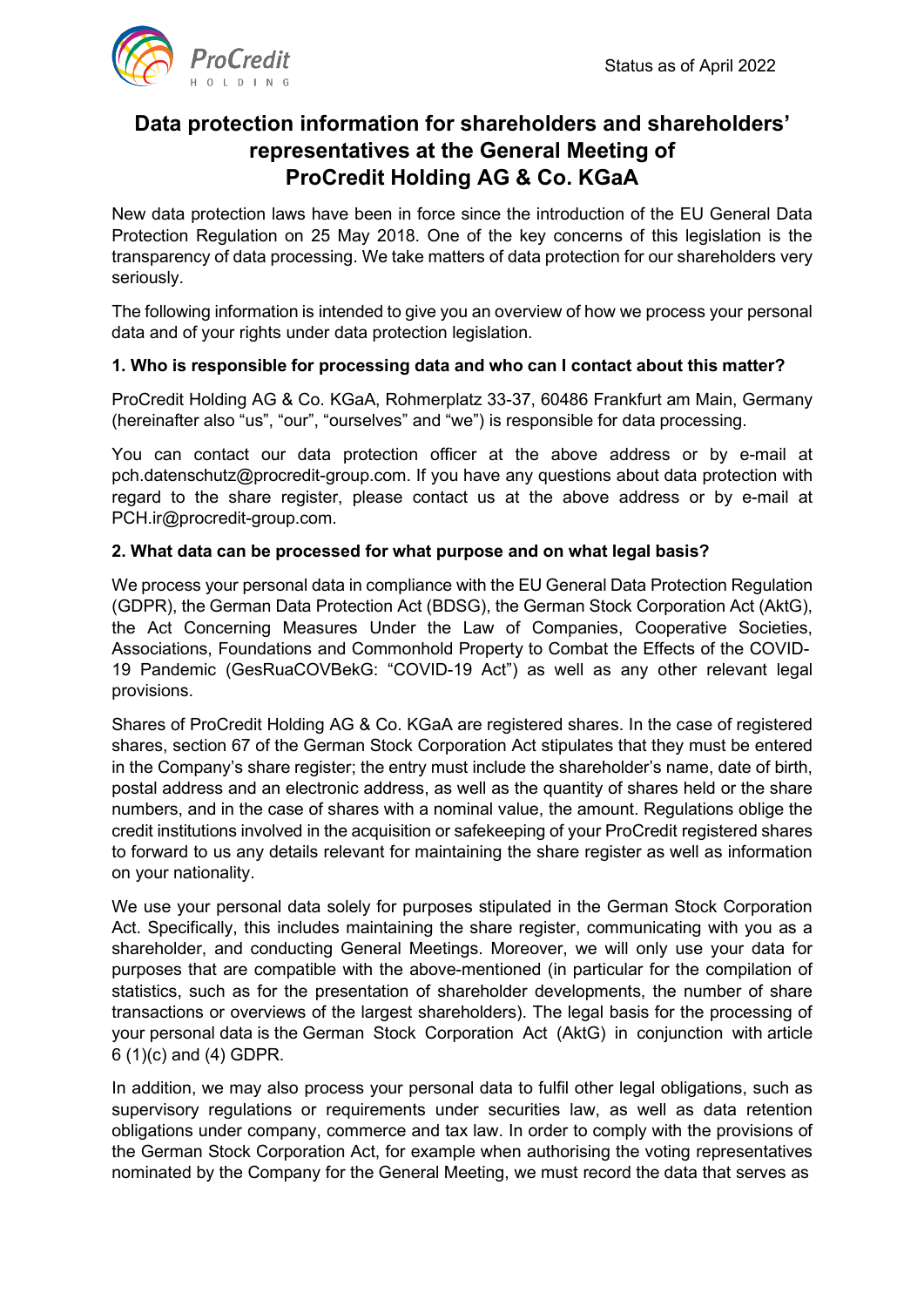proof of said authorisation for verification purposes and retain it for three years in an accessprotected manner (section 134 (3) sentence 5 AktG). The legal basis for processing in such cases is provided by the relevant legislation in conjunction with article 6 (1)(c) GDPR.

In addition to processing on the basis of legislation, we also process personal data to protect our legitimate interests in accordance with article 6 (1)(f) GDPR.

We have a legitimate interest in ensuring that the General Meeting runs smoothly. If, pursuant to section 1 (2) of the COVID-19 Act and as per the requirements set out in the notice convening the virtual General Meeting, you submit questions via the InvestorPortal prior to the General Meeting or object to resolutions of the General Meeting at the General Meeting, we will accordingly process your name, date of birth, postal address and e-mail address as shareholder as well as your shareholder number, in order to process said questions and/or objections. If you authorise a third party to attend the General Meeting on your behalf, we will also process this person's name and address in order to create the authorised representative ticket.

There is also a legitimate interest with regard to compliance with non-European securities regulations, such as in the case of capital increases, where on the grounds of their nationality or place of residence we may have to exclude certain shareholders from being informed about subscription offers in order to comply with the respective legislation.

Should we wish to process your personal data for a purpose not mentioned above, we will inform you of this in advance in accordance with the statutory provisions.

### **3. Who can obtain my data?**

At ProCredit Holding AG & Co. KGaA, the only persons given access to your data are those who need it in order to fulfil our obligations towards you. Service providers and agents engaged by us can also be provided with data for these purposes. If such service providers oragents come into contact with the personal data of our shareholders, this is done solely withintheir function as "Processor", which is expressly provided for by law (article 28 GDPR). ProCredit Holding AG & Co. KGaA still remains responsible for the protection of your data in this case. We carefully select our service providers and they work exclusively in accordance with our instructions, which we ensure through contractual regulations, technical and organisational measures, as well as supplementary control checks. Our service providers arecompanies that fall under the following categories: Service providers for the maintenance of the share register, IT service providers, and service providers for the preparation andexecution of the General Meeting.

We also transfer your data to other recipients who are authorised to process your data on their own responsibility. These include public authorities, for example when complying with reporting obligations (such as when statutory voting rights thresholds are exceeded).

#### **4. Will my data be transmitted to a third country?**

We do not intend to transfer your personal data to a third country outside the European Economic Area (EEA) or to any international organisation. Nor do we pass on personal data to service providers outside the EEA.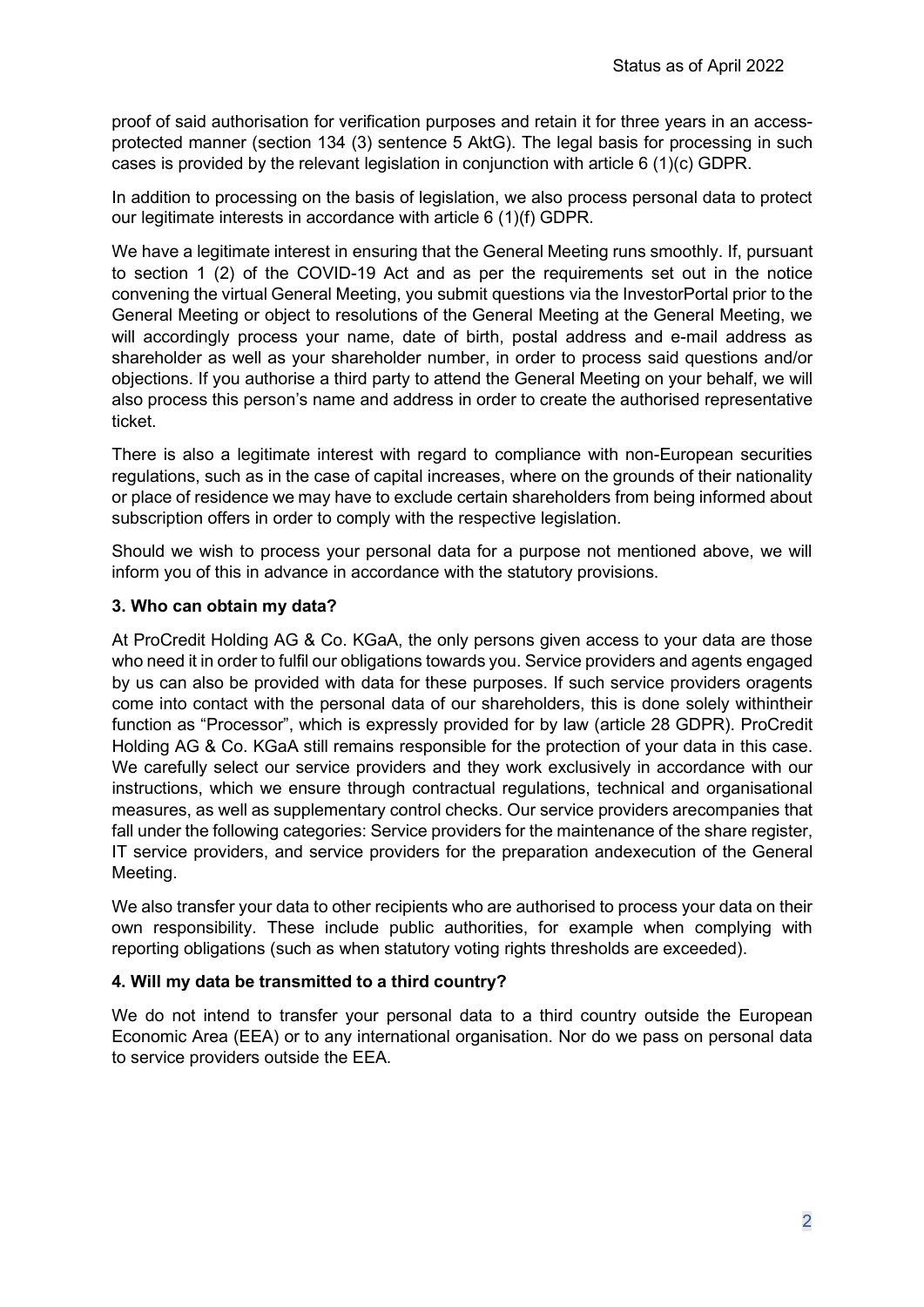# **5. How long will my data be stored?**

As a rule, we anonymise your personal data or delete it as soon as it is no longer required for the above-mentioned purposes unless we are legally required to store it for longer periods of time due to legal obligations to provide proof and to retain data (e.g. in accordance with the German Stock Corporation Act (AktG), the German Commercial Code (HGB), the German Fiscal Code (AO)). Regulations require that data recorded in connection with general meetings must be stored for up to ten years. We are obliged to retain the data recorded in theshare register for a further ten years after the sale of the respective shares. Beyond this, we only store personal data in individual cases if this is necessary in connection with claims madefor or against our Company.

# **6. Am I required to provide data?**

As a shareholder, you are obliged to provide the Company with the above-mentioned personal details. The credit institutions involved in the transfer or safekeeping of registered shares are also obliged to provide ProCredit Holding AG & Co. KGaA with the information required for the maintenance the share register (section 67 (1) and (4) AktG).

# **7. What are my rights as a data subject?**

You can request information concerning the personal data stored about you. You can use the InvestorPortal to view all of the significant personal data recorded about you in the share register during the period from the convocation of the General Meeting until the termination thereof. You have the right to correct any data about you that is incorrect. Please contact your custodian bank in order to do this. In addition, under certain conditions, you can request the deletion of your personal data or a limitation of the processing (e.g. if your data were to be processed unlawfully). **If we process your data to protect our legitimate interests, you have the right to object to this processing should there be any reasons relating to your particular situation that conflict with such data processing.** We will then no longer process your personal data unless we can demonstrate overriding compelling legitimate grounds on our part. Other rights include the right to portability of your data and the right to revoke at any time any consent you may have given, without affecting the legitimacy of the processing prior to revocation.

Should you wish to exercise your rights, you can contact our data protection officer at the above address. You also have the right to complain to a public data protection authority. The data protection authority responsible for ProCredit Holding AG & Co. KGaA is:

The Hessian Commissioner for Data Protection and Freedom of Information, Postfach 3163, 65021 Wiesbaden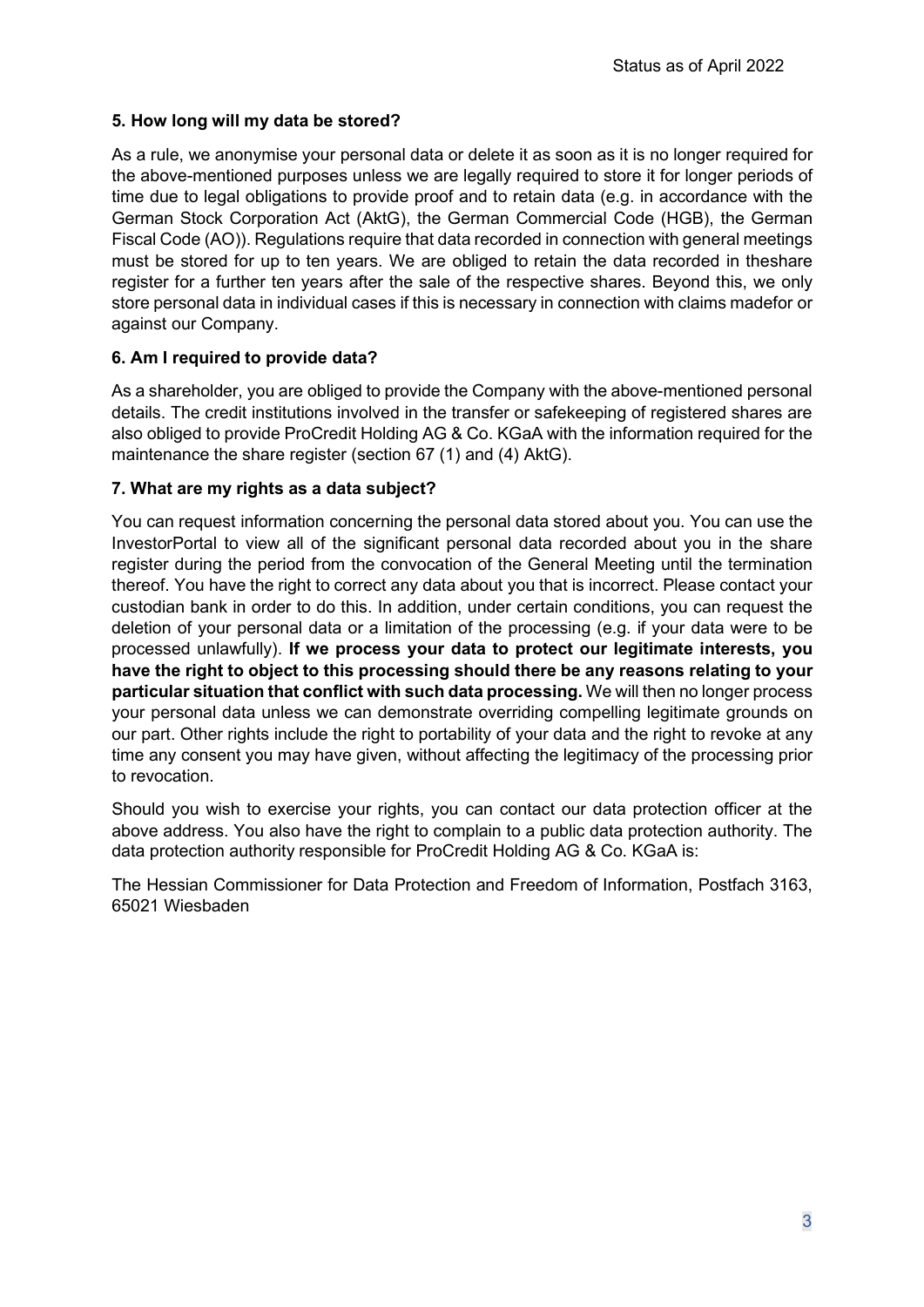# **8. Additional information on the processing of your personal data when using the InvestorPortal**

# **1. Information regarding the collection and processing of your personal data**

We collect and process the personal data described below.

### **a) Access data**

When you visit the InvestorPortal of ProCredit Holding AG & Co. KGaA, we collect data on access to our InvestorPortal. The following data will be logged in the web server log files or in the application database:

- · Retrieved or requested data
- Date and time of the retrieval
- Report whether the retrieval was successful
- Type of web browser used
- Referrer URL (the previously visited web page)
- IP address
- Shareholder number and SessionID
- · Login and password reset
- GDPR acceptance

Your browser will automatically transfer these data items to us when you visit our InvestorPortal.

The website uses HTML5 web storage technology to make web pages dynamic and add various functionalities. In order to use all functions of our website, JavaScript must be activated in your browser. By means of the HTML5 web storage technology we use, small text files will be placed on your device and saved there.

We use this technology to store authentication information as well as some contextual information using the session storage function, which allows us to recognise the user when you return to our website during an active session:

- · Authentication token the virtual "admission ticket"
- Acceptance of the disclaimer
- Differentiation by shareholder

In your web browser's Help menu you will find information on how to technically prevent web storage objects from being allowed and which setting your browser uses to inform you about the placement of a new web storage object. Please note that some functions of our website may no longer be available if web storage objects are deactivated.

#### **b) Register import for registered shares**

The shareholder data listed below will be stored in the InvestorPortal of ProCredit Holding AG & Co. KGaA for your inspection. For this purpose, we continuously compare your shareholder data with the share register to keep everything up to date and to verify that you still hold shares in ProCredit Holding AG & Co. KGaA.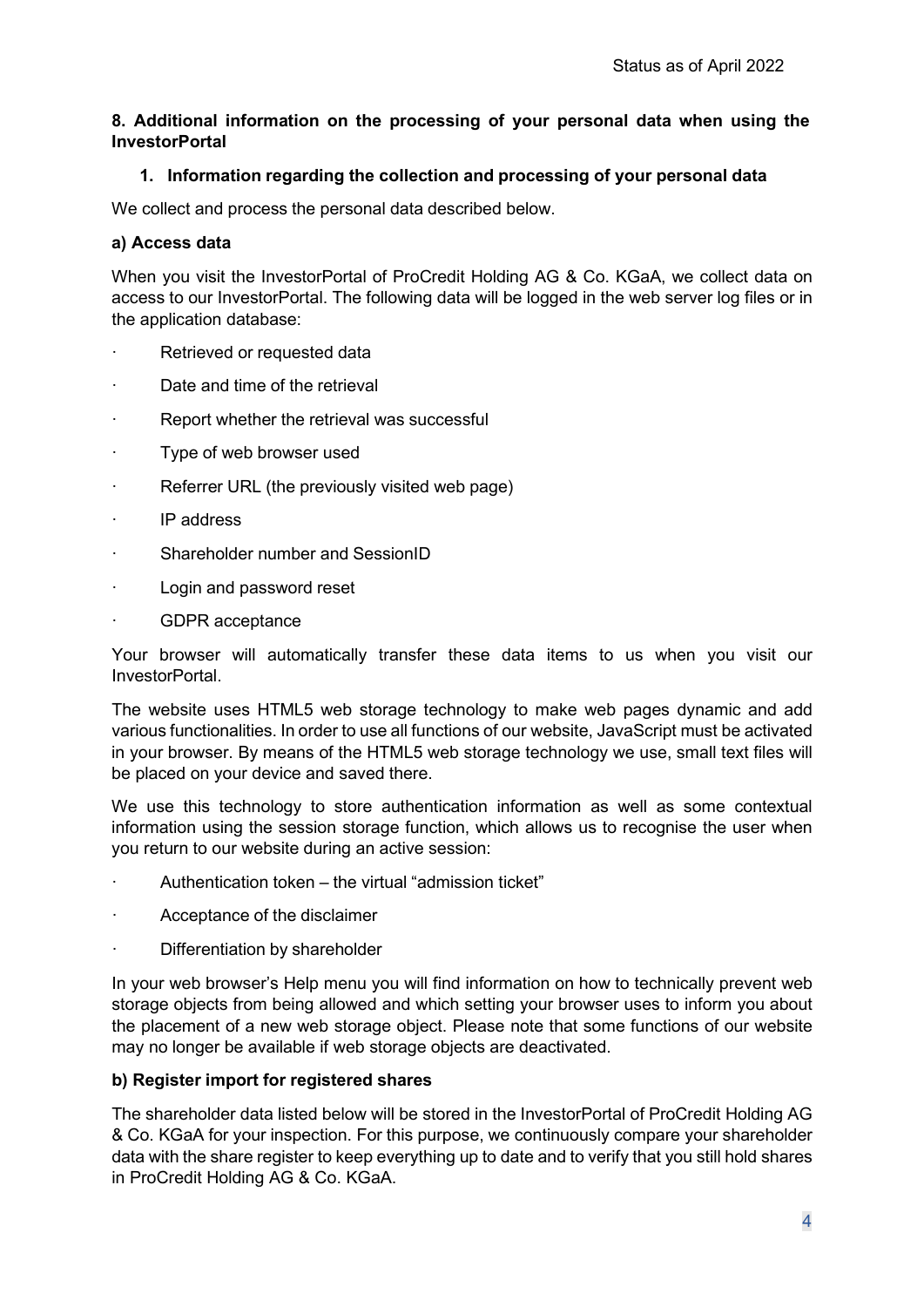If you are a holder of registered shares, we will process the following data:

- Shareholder number
- First and last name
- Date of birth
- Address (house number, street, town, postal code and country)
- No. of shares
- E-mail address (if applicable)

After each General Meeting has ended, you will have the option to delete your account for the InvestorPortal of ProCredit Holding AG & Co. KGaA and to discontinue your use of it by sending us an e-mail to [aktionaersportal@computershare.de.](mailto:aktionaersportal@computershare.de)

### **c) Login to the InvestorPortal of ProCredit Holding AG & Co. KGaA**

If you log into the InvestorPortal of ProCredit Holding AG & Co. KGaA, we will process your shareholder number and the password. Before using the InvestorPortal for the first time, you will receive an initial password, which you can then change in the settings.

If you use the "Forgot password" function, we will collect the following data to retrieve the forgotten password:

- Shareholder number, e-mail address
- First and last name
- · Town
- No. of shares

**d)** By means of our InvestorPortal, you are able to use the following services:

- Voting/changing your vote at the General Meeting by absentee voting
- Granting of power of attorney to the voting representatives of the Company
- Authorisation of a third party
- Accessing the live broadcast for shareholders and authorised representatives
- Inspecting your data as stored in the share register
- Submitting questions and objections for the minutes in writing (text). These texts will be stored.
- Shareholders (but not authorised representatives) can store their e-mail address in the portal in order to be able to use the "Forgot password" function on the login page if necessary. In this case, the e-mail address is also saved (this can differ from the one entered in the share register).
- Hotline (telephone and e-mail hotline): Date, time, telephone number, e-mail address and e-mail of the person contacting the hotline.

#### **e) Creating an access ticket for a third party or authorising a third party**

If a third party has been authorised, we collect the following data about the third party in order to create an access ticket in the name of the authorised representative:

- First and last name
- · Town
- E-mail address (if applicable)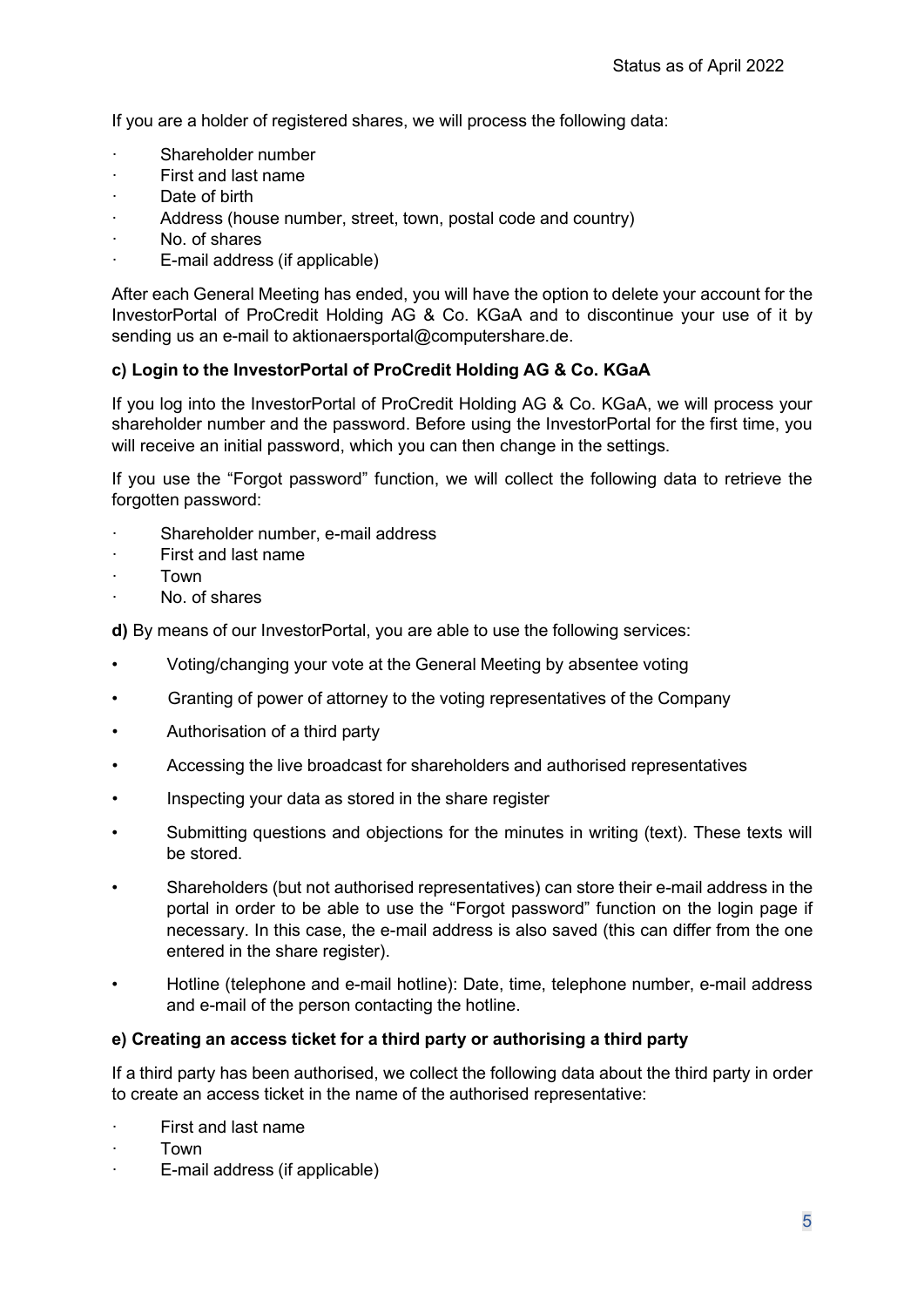# **2. Purposes and legal basis of the processing**

We process your personal data pursuant to item 1.a) in order to display our website to you and to ensure its stability and security.

We process the personal data pursuant to items  $1.b$  – e) in order to provide you with a simple means of registering for our General Meeting and to make available to you other useful online services related to the conduct of the General Meeting.

The legal basis for these processing operations is in each case our legitimate interest pursuant to article 6 (1)(f) GDPR.

# **3. Categories of recipients of personal data**

The service providers commissioned by the Company for the purpose of facilitating the InvestorPortal of ProCredit Holding AG & Co. KGaA (e.g. hosting providers) will receive from the Company your personal data, which they will process exclusively on behalf of and as instructed by ProCredit Holding AG & Co. KGaA. All our employees and the employees of external service providers who process personal data are obliged to treat your data confidentially.

# **4. Storage period**

As a rule, we anonymise or delete your personal data as soon as it is no longer required for the above-mentioned purposes.

The access data collected by us (item 1.a) will only be stored by us for a period of three months and then processed exclusively in anonymised form for statistical purposes.

We will delete all other data collected in connection with the operation and use of the InvestorPortal no later than one month after your InvestorPortal account has been deleted. On the one hand, you can delete the account yourself, as described under item 1.b). On the other hand, your account will be deleted automatically if you are no longer a shareholder of ProCredit Holding AG & Co. KGaA.

Further storage will only take place if this is required by law or if we have a legitimate interest in further storage, for example in the event of judicial or extrajudicial disputes in connection with the operation of the InvestorPortal. The personal data will be subsequently deleted, however.

# **5. Rights of data subjects**

As a data subject and user of the InvestorPortal of ProCredit Holding AG & Co. KGaA, you can contact our above-mentioned data protection officer to exercise your legal rights under the GDPR. If the legal requirements are met, you may be entitled to the following rights:

- the right to receive information on data processing and a copy of the processed data (right of access, article 15 GDPR)
- the right to demand the correction of incorrect data or the completion of incomplete data (right to rectification, article 16 GDPR)
- · the right to demand the immediate erasure of personal data (right to erasure, article 17 GDPR)